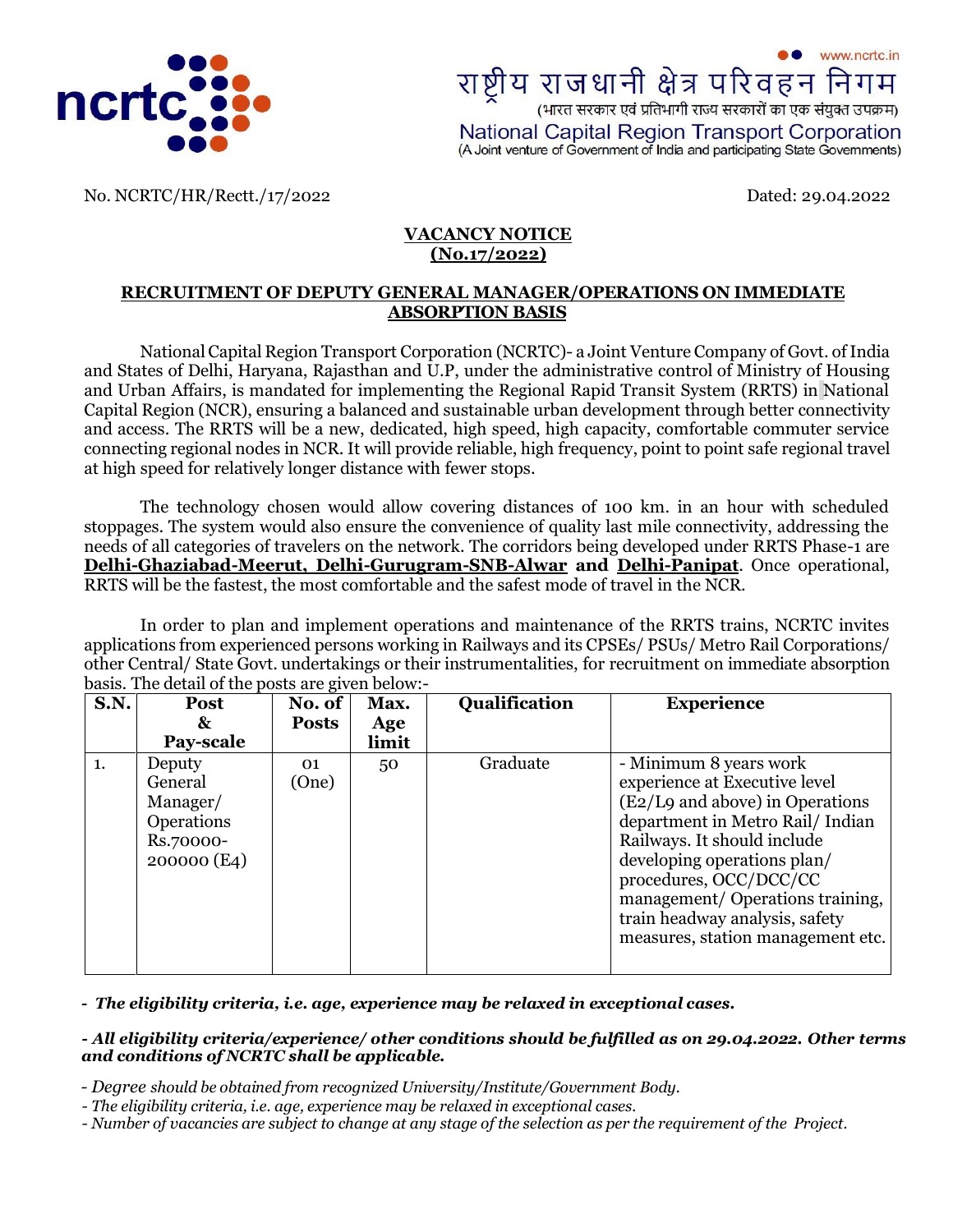## **ELIGIBLITY (REQUIRED PAY-SCALE):**

| <b>Post</b><br>(Level)      | Required pay-scale for the candidates working with Govt. org./<br><b>CPSEs/ Metro Rail Corporation &amp; Govt. instrumentalities</b> |                                         |  |
|-----------------------------|--------------------------------------------------------------------------------------------------------------------------------------|-----------------------------------------|--|
|                             | <b>CDA Scales</b>                                                                                                                    | <b>IDA Scales</b>                       |  |
| Deputy General              | - In pay-scale Rs.78800-209200                                                                                                       | - In pay-scale Rs.70000-200000 (E4), or |  |
| Manager(E4)<br>$(L-12)$ or, |                                                                                                                                      | - 3 years in Rs.60000-180000 (E3)       |  |
|                             | - 3 years in Rs.67700-208700 (L-11)                                                                                                  |                                         |  |

### **PHYSICAL & MEDICAL FITNESS:**

The applicant should not only be suitable in related field, but also should be physically and medically fit enough. In case of selection, candidates will have to undergo a medical examination as per the Corporation policy.

#### **SELECTION PROCESS:**

- (a) Based on the eligibility/ experience in the relevant field, shortlisted candidates will be called for interview.
- (b) NCRTC reserves the right to conduct a written examination for the post in case the number of applications received from eligible candidates is higher. The details of written examination, if any, shall be communicated to the candidates in advance and candidates have to make their own arrangements for travel and stay.
- (c) The candidate will be offered position in NCRTC on immediate absorption basis with respect to his/her eligibility vis-à-vis his last position in parent organization and length of service or as per the suitability decided by the selection committee.

#### **SURETY BOND & PROBATION PERIOD:**

The selected candidate shall have to execute a Surety Bond to serve the Corporation for a minimum period, as given below: -

| <b>S.N.</b> | <b>Mode of recruitment</b>                                  | Bond amount* (Rs.) | Min. period to serve the<br>Corporation |
|-------------|-------------------------------------------------------------|--------------------|-----------------------------------------|
|             | Absorption from Govt. org./<br>instrumentalities/PSUS/CPSEs | 1,50,000           | $1(one)$ year.                          |

\* Plus, Training cost & GST, as applicable.

After joining the employee has to undergo a probation period as per Corporation policy. A three months' prior notice will be required to be served before seeking resignation from the Corporation.

#### **COMPENSATION PACKAGE & POSTING:**

The Corporation offers attractive pay, perks and allowances attached to the post/ grade as per company policy. The job is transferable, and the selected candidates can be posted/ transferred to any of the office/ work- place of NCRTC, during the course of their service.

## **HOW TO APPLY:**

1. Applications will be accepted ONLINE through the link provided in the "Career section" of the NCRTC website i.e. https:/[/www.ncrtc.in. C](http://www.ncrtc.in/)andidates are required to upload recent passport sized photograph (not more than 3 months old), scanned signature and scanned copies of the supporting documents.